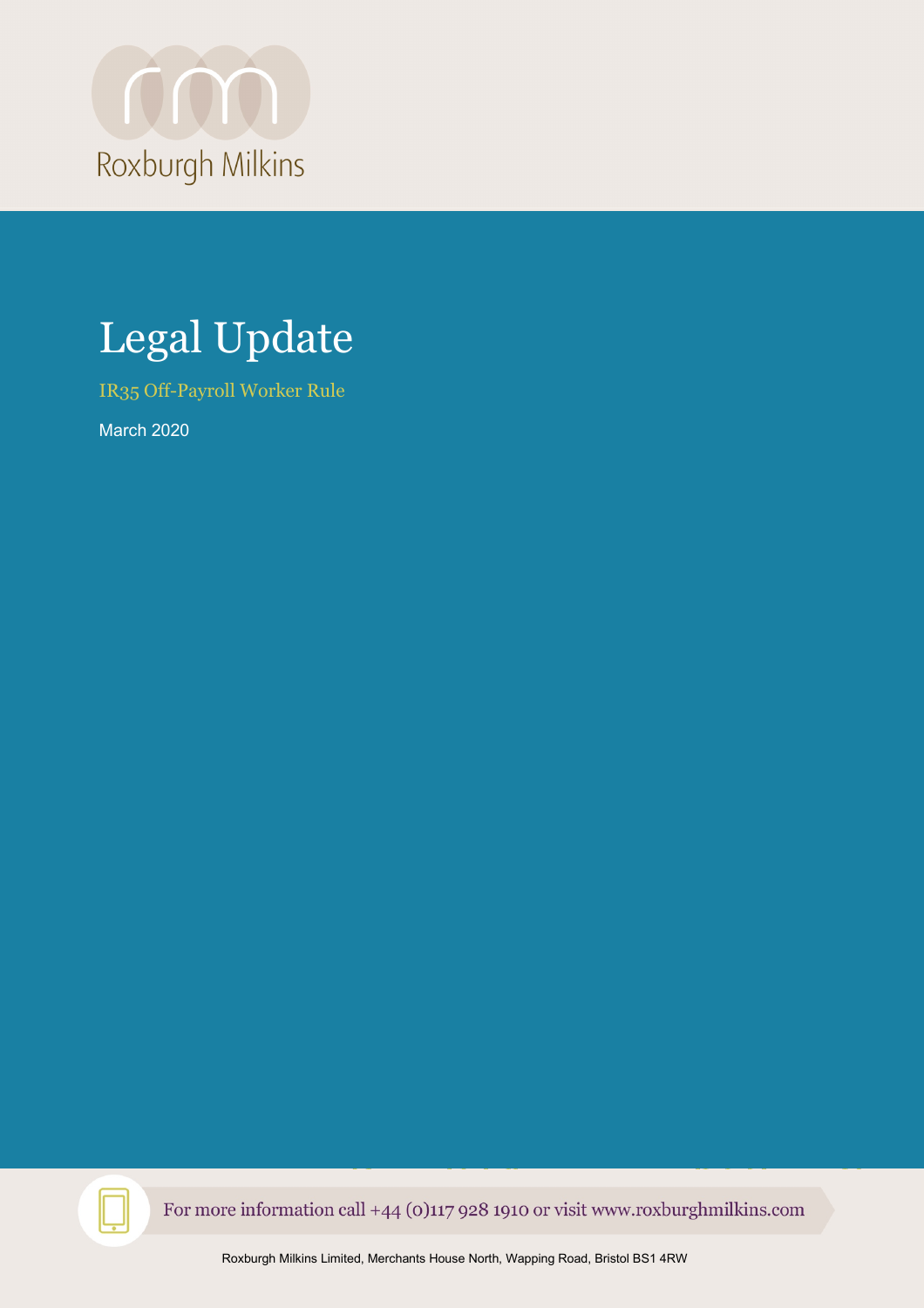

#### **\*\*Please note\*\* - the IR35 changes have now been delayed until 2021. Find out more [here.](https://www.gov.uk/government/news/off-payroll-working-rules-reforms-postponed-until-2021)**

Significant changes to the IR35 taxation rules are due to come into force, which affects the use of offpayroll workers. In this legal update, we consider who the new rules will impact and what they mean in practice.

### What is IR35?

IR35 is a law which allows HMRC to collect additional tax where a person is an employee in all but name. Many businesses use self-employed contractors/consultants and agency workers, whether in order to supplement its own employee pool, or to perform certain specific services for which the business does not have the necessary expertise in-house. These contractors and workers often work through limited companies, often referred as "personal service companies".

However, in order to be considered a legitimate self-employed person, the individual must be independent and have control over how they operate and perform the services. If they do not have that independence - meaning they would effectively be deemed an employee of the client if it weren't for their limited company - IR35 allows HMRC to require the usual employer/employee liabilities, such as income tax and National Insurance, to be paid.

IR35 affects all private and public businesses and institutions. In order to avoid falling foul of the rules, it is important for written agreements between a client and their self-employed contractor to clearly define the relationship between the parties, and the extent of the contractor's freedom to operate in their own way (e.g. decide where/when to work, how to work, provide their own equipment and materials).

### Who do the latest changes affect?

The new rules already apply in the public sector. From 6 April 2020, the rules will also apply to medium and large private sector businesses that meet two or more of the following conditions:

- 1) an annual turnover of more than £10.2 million;
- 2) a balance sheet total of more than £5.1 million; and/or
- 3) more than 50 employees.

This means that those businesses which fall under the small companies' regime will not be required to comply with the new rules.

The rules apply to group companies so that, if a parent company satisfies two or more of the conditions above, its subsidiaries must also comply with the rules.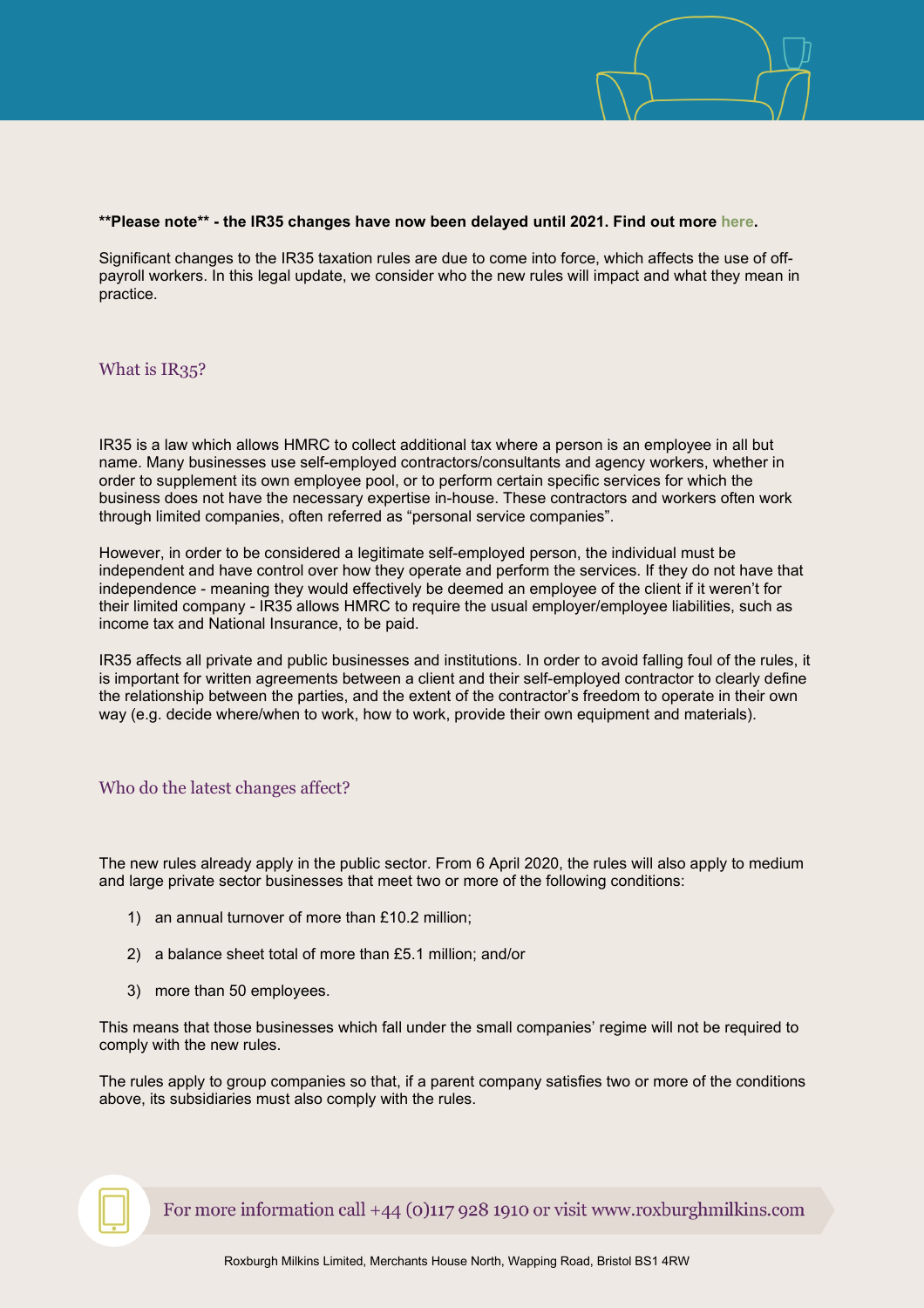## What are the changes?

The changes mean it is now the client's (i.e. the business hiring the worker) responsibility to determine whether or not a contractor should be treated as an employee for tax purposes. If so, the responsibility for paying tax and NI contributions will now fall to the client and not the worker. If your business falls within the rules, you must:

- 1) make a determination before, or as soon as possible after, you decide to take on a contractor;
- 2) pass the determination on to the contractor or agency (via a so-called "status determination statement") you're working with;
- 3) keep detailed records of your determinations and fees paid to contractors (and deductions made if you determine the off-payroll rules apply); and
- 4) have a process in place for dealing with any disagreements with contractors/agencies regarding your determinations.

You must take reasonable care when making a determination. Failure to do so will result in the relevant worker taxes and contributions becoming your responsibility.

### What to do?

If you fall within the new rules, here are a few things you can do to help you comply with the new rules:

- 1) Review your existing worker relationships. Do you use any worker agencies or independent/self-employed contractors?
- 2) If you do, you will need to review the arrangements with those agencies and contractors and make an assessment as to whether the off-payroll worker rules apply. Even if you use an agency for temporary workers, consultants and/or contractors, the determination is ultimately your responsibility.
- 3) HMRC have provided a self-assessment tool to help businesses make a status determination, available via https://www.gov.uk/guidance/check-employment-status-for-tax. HMRC has said that, provided your answers are accurate, they will stand behind the result provided by the tool.
- 4) Review your written contracts with the agencies/workers. Historically, such agreements have specified that the worker is acting as an independent contractor and is therefore responsible for